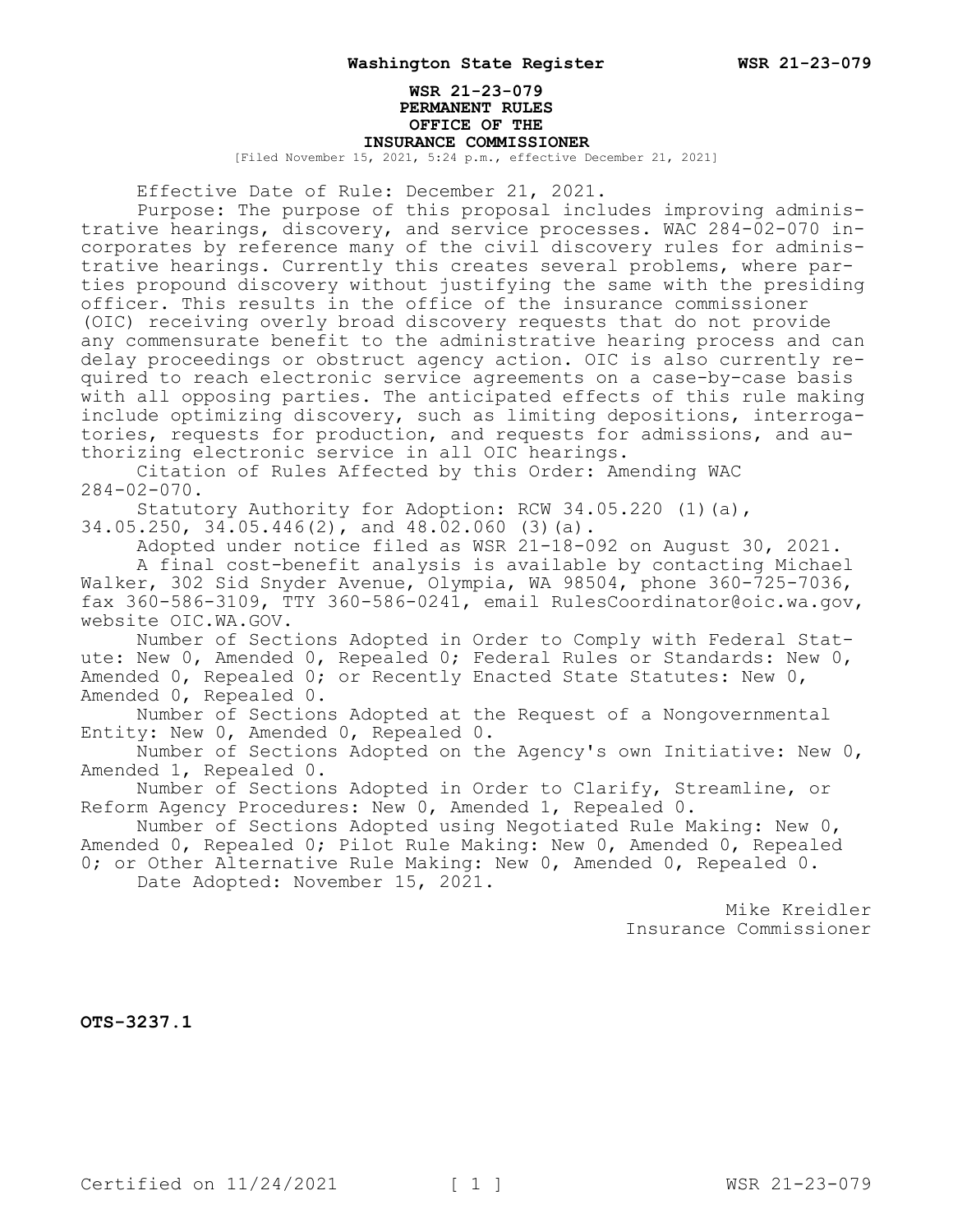AMENDATORY SECTION (Amending WSR 12-11-022, filed 5/7/12, effective 6/7/12)

**WAC 284-02-070 Hearings.** (1)(a) Hearings of the OIC are conducted according to chapter 48.04 RCW and chapter 34.05 RCW, the Administrative Procedure Act. Two specific types of hearings are conducted pursuant to the Administrative Procedure Act: Rule-making hearings and adjudicative proceedings. Adjudicative proceedings include both contested case hearings and other types of adjudicative proceedings which are required by law. Contested case hearings include appeals from disciplinary actions taken by the commissioner.

(b) **How to demand a hearing.** Under RCW 48.04.010 the commissioner is required to hold a hearing upon demand by any person aggrieved by any act, threatened act, or failure of the commissioner to act, if the failure is deemed an act under the insurance code or the Administrative Procedure Act.

(i) A hearing can also be demanded by an aggrieved person based on any report, promulgation, or order of the commissioner.

(ii) Demands for hearings must be in writing and delivered to the Tumwater office of the OIC by mail, hand delivery, facsimile, or email. Unless a person aggrieved by an order of the commissioner demands a hearing within ninety days after receiving notice of that order, or in the case of persons or entities authorized by the OIC to transact the business of insurance under Title 48 RCW, within ninety days after the order was mailed to the most recent address shown in the OIC's licensing records, the right to a hearing is conclusively deemed to have been waived. A hearing is considered demanded when the demand for hearing is received by the commissioner.

(c) Accommodation will be made for persons needing assistance due to difficulty with language or disability.

(2) **Procedural and substantive requirements for adjudicative proceedings including contested cases.**

(a) Provisions applicable to adjudicative proceedings are contained in chapter 48.04 RCW and chapter 34.05 RCW, the Administrative Procedure Act, and chapter 10.08 WAC.

(b) Substantive provisions specifically relating to action taken against persons or entities authorized by the OIC to transact the business of insurance are contained in RCW 48.17.530, 48.17.540, 48.17.550, 48.17.560, chapter 48.102 RCW, and other chapters related to specific licenses. The grounds for disciplinary action against insurance producers, title insurance agents and adjusters are contained in RCW  $48.17.530$  and  $48.17.540(1)$ ; grounds for disciplinary action against surplus line brokers are contained in RCW 48.15.140; grounds for similar action against insurance companies are contained in RCW 48.05.130 and 48.05.140; grounds for actions against fraternal benefit societies are found in RCW 48.36A.310; grounds for actions against life settlement providers are found in chapter 48.102 RCW; grounds for actions against health care service contractors are contained in RCW 48.44.160; grounds for action against health maintenance organizations are contained in RCW 48.46.130; grounds for actions against other persons or entities authorized by the OIC under Title 48 RCW are found in the chapters of Title 48 RCW applicable to those licenses; grounds for action against unauthorized individuals or entities are found generally throughout Title 48 RCW.

(c) The commissioner may suspend or revoke any license, certificate of authority, or registration issued by the OIC. In addition, the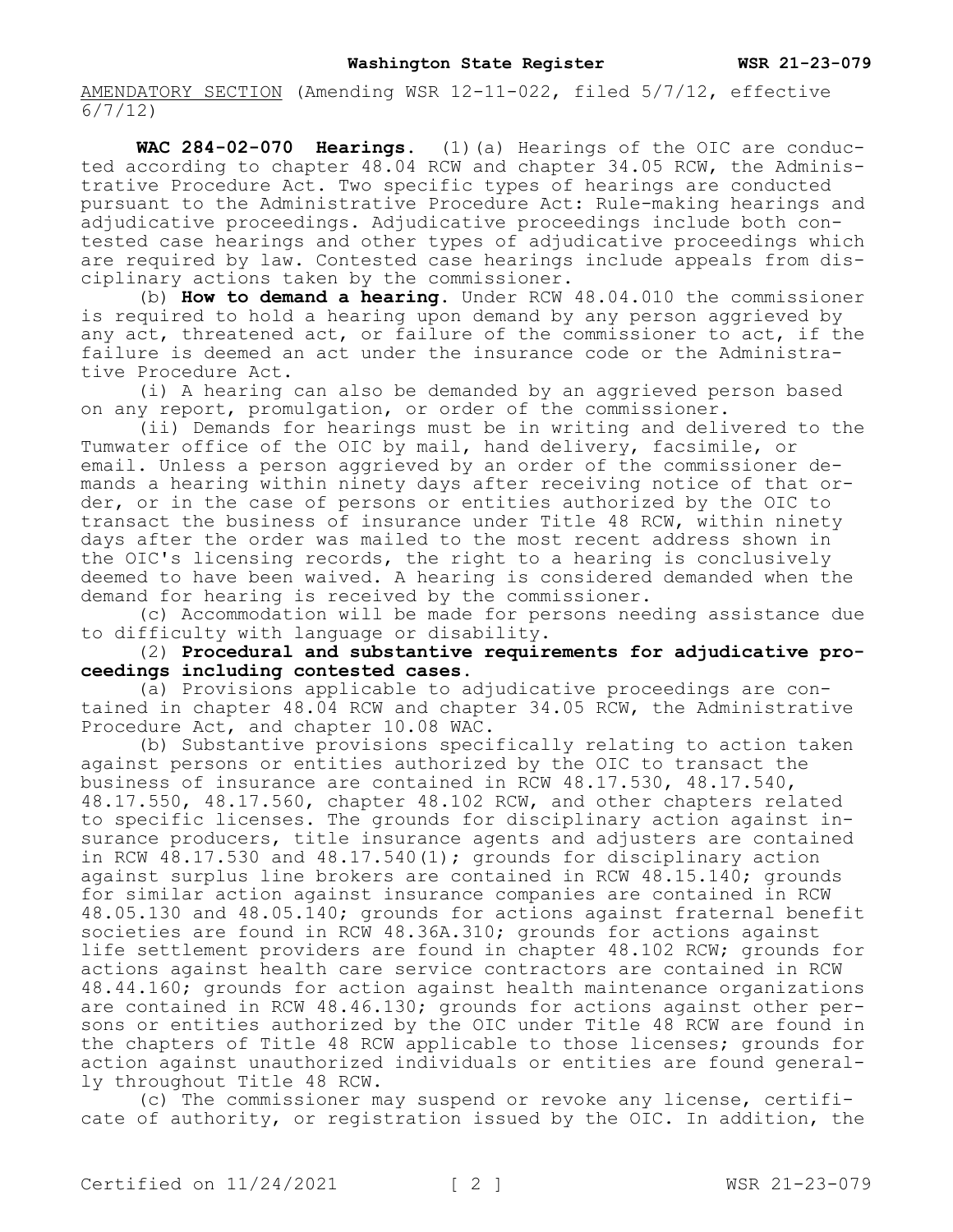commissioner may generally levy fines against any persons or organizations having been authorized by the OIC.

(d) Adjudicative proceedings or contested case hearings of the insurance commissioner are informal in nature, and compliance with the formal rules of pleading and evidence is not required.

(i) The insurance commissioner may delegate the authority to hear and determine the matter and enter the final order under RCW 48.02.100 and 34.05.461 to a chief presiding officer. The commissioner may appoint a chief presiding officer who will have primary responsibility for the conduct of hearings, the procedural matters preliminary thereto, and the preservation of hearing records. The position of chief presiding officer does not report to any of the major divisions of the OIC. The commissioner may also use the services of an administrative law judge in accordance with chapter 34.12 RCW and chapter 34.05 RCW, the Administrative Procedure Act. The initial order of an administrative law judge will not become a final order without the commissioner's review (RCW 34.05.464) and entry of a final order.

(ii) The hearing will be recorded by any method chosen by the chief presiding officer. Except as required by law, the OIC is not required, at its expense, to prepare a transcript. Any party, at the party's expense, may cause a reporter approved by the chief presiding officer to prepare a transcript from the agency's record, or cause additional recordings to be made during the hearing if, in the opinion of the presiding officer, the making of the additional recording does not cause distraction or disruption. If appeal from the insurance commissioner's order is made to the superior court, the recording of the hearing will be transcribed and certified to the court after confirmation of payment of all costs for the transcription by the appellant.

(iii) The commissioner or the chief presiding officer may allow any person affected by the hearing to be present during the giving of all testimony and will allow the aggrieved person a reasonable opportunity to inspect all documentary evidence, to examine witnesses, and to present evidence. Any person heard must make full disclosure of the facts pertinent to the inquiry under oath.

(iv) Prehearing or other conferences for settlement or simplification of issues may be held at the discretion and direction of the chief presiding officer.

(e) Discovery is only available  $((\text{in adjudicative preceedings})$ pursuant to Civil Rules 26 through 37 as now or hereafter amended without first obtaining the permission of the presiding officer or the administrative law judge in accordance with RCW  $34.05.446(2)$ .

(i) Civil Rules 26 through 37 are adopted and incorporated by reference in this section, with the exception of CR 26 (j) and (3) and CR 35, which are not adopted for purposes of this section.)) as herein set forth:

(i) Available methods of discovery include: Interrogatories pursuant to Civil Rule 33, requests for production pursuant to Civil Rule 34, and requests for admission pursuant to Civil Rule 36. Depositions are excluded as an acceptable method of discovery, except as provided in (e)(iv) of this subsection.

(ii) The chief presiding officer or administrative law judge is authorized to make any order that a court could make under CR 37 (a) through (e), including an order awarding expenses of the motion to compel discovery or dismissal of the action.

(iii) This rule does not limit the chief presiding officer's or administrative law judge's discretion and authority to condition or limit discovery as set forth in RCW 34.05.446(3).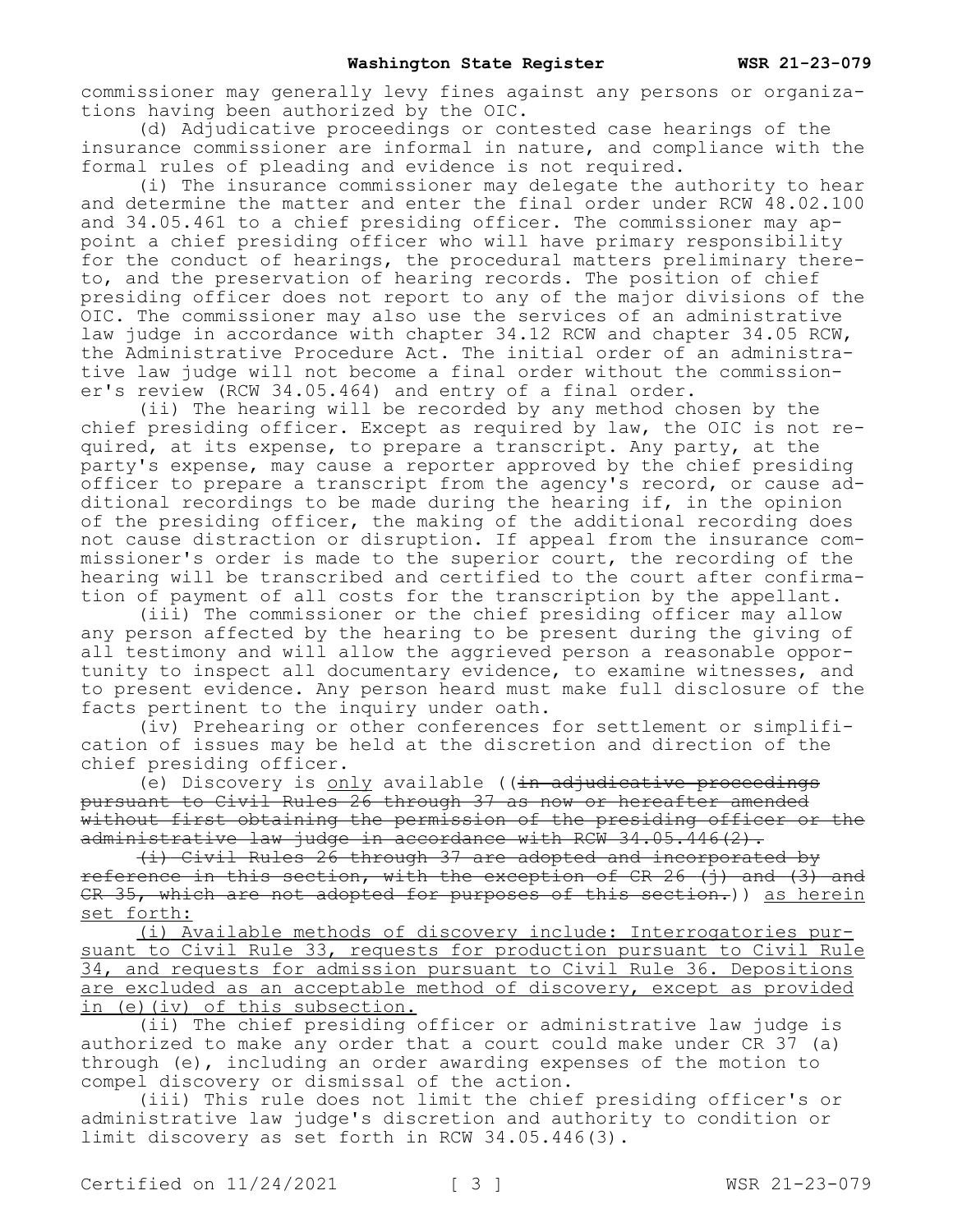(iv) Discovery is limited in frequency to ten requests per discovery form, unless further discovery is permitted by the presiding officer or the administrative law judge in accordance with RCW 34.05.446(3). Discovery, in addition to that specifically authorized in these rules, should not be granted unless necessary to the resolution of the case and not available by the means specified in this rule. The burden for establishing such necessity and unavailability is on the party requesting additional discovery.

(f) **Limitations on discovery.** In addition to limitations on discovery set forth in any other applicable law, regulation, or rule, discovery does not include:

(i) Information or documents from the personnel file of any commissioner employee;

(ii) Information or documents relating to any investigation conducted by the commissioner against unrelated parties;

(iii) Information or documents relating to any action brought by the commissioner against unrelated parties;

(iv) Information or documents relating to any examination conducted by the commissioner of unrelated parties;

(v) Information or documents relating to any license applications or determinations made by the commissioner of unrelated parties; or

(vi) Depositions of the insurance commissioner or deputy insurance commissioner.

(g) Adjudicative proceedings are determined on the merits of the individual case and are not binding precedence for unrelated cases.

(h) Service by electronic transmission is authorized for all OIC hearings in accordance with RCW 34.05.010(19). All parties to a proceeding must provide a valid email address in that party's demand for a hearing, and if not filing a demand for hearing, by the time of the prehearing conference. The party must monitor this email address throughout the hearing process for the purposes of accepting and providing service of process. Service of pleadings and other documents is deemed complete upon transmission to the email address provided by a party under this section.

(i) The burden of proof in OIC administrative hearings is by a preponderance of the evidence.

(3) **Rule-making hearings.** Rule-making hearings are conducted based on requirements found in chapter 34.05 RCW, the Administrative Procedure Act and chapter 34.08 RCW (the State Register Act).

(a) Under applicable law all interested parties must be provided an opportunity to express their views concerning a proposed rule, either orally or in writing. The OIC will accept comments on proposed rules by mail, telefacsimile, or email but will not accept comments by recorded telephonic communication or voice mail (RCW 34.05.325(3)).

(b) Notice of intention of the insurance commissioner to adopt a proposed rule or amend an existing rule is published in the state register and is sent to anyone who has requested notice in advance and to persons who the OIC determines would be particularly interested in the proceeding. Persons requesting paper copies of all proposed rule-making notices of inquiry and hearing notices may be required to pay the cost of mailing these notices (RCW 34.05.320(3)).

(c) Copies of proposed new rules and amendments to existing rules as well as information related to how the public may file comments are available on the OIC web site www.insurance.wa.gov.

[Statutory Authority: RCW 48.02.060 and 34.05.220. WSR 12-11-022 (Matter No. R 2012-01), § 284-02-070, filed 5/7/12, effective 6/7/12.